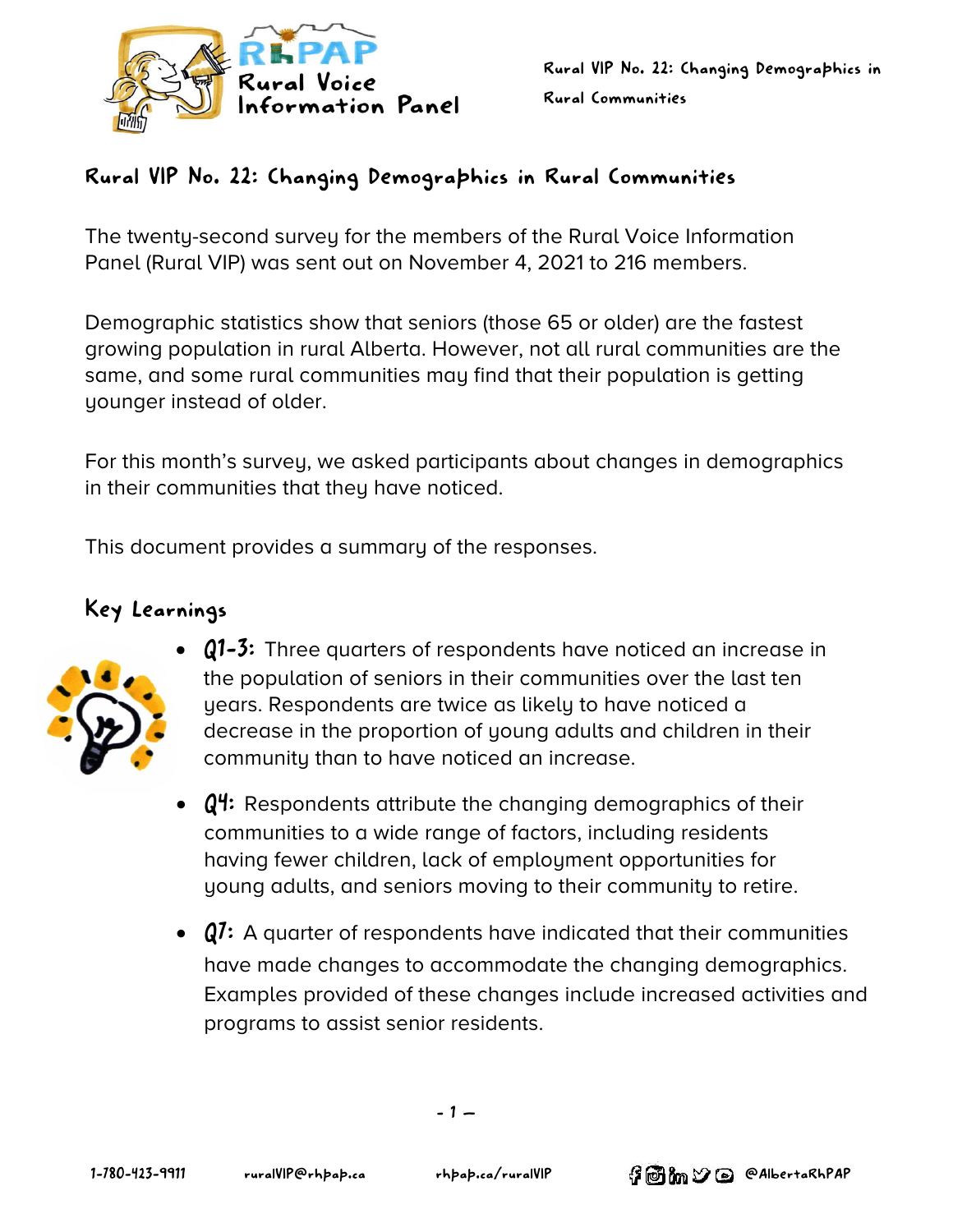



**1. How has the senior population (those 65 or older) changed in your community over the last ten years?**

**2. How has the young adult population (aged 18 to 25) changed in your community over the last ten years?**

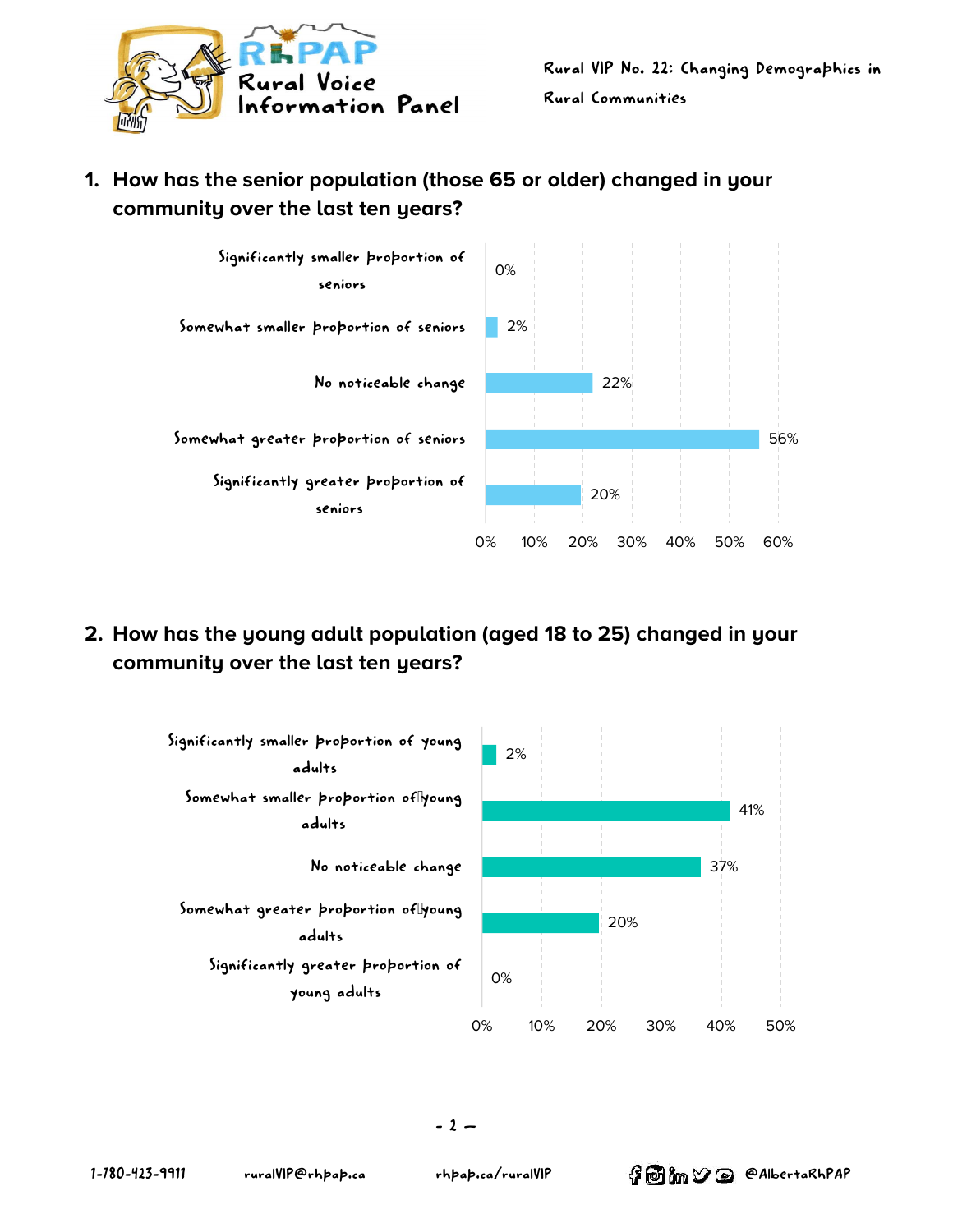

# **3. How has the population of children (under 18 years old) changed in your community over the last ten years?**



## **4. Why do you think the demographics of your community are changing?**

#### What you said:



- "Family size is smaller. Our overall population has stayed quite stable but **aging population** and **fewer kids** has been the reason."
- "**Employment** or lack of it. As our youth graduate, they move away as there is limited employment and opportunities in our area. Once they leave for schooling, they often don't return."
- "Loss of **school** in the community."
- "Lower cost of **housing** compared to urban centres. Increased ability to **work from home** supports move from larger centres."
- "We are becoming a **"retirement" destination** especially for the summer then the snowbirds go south for the winter."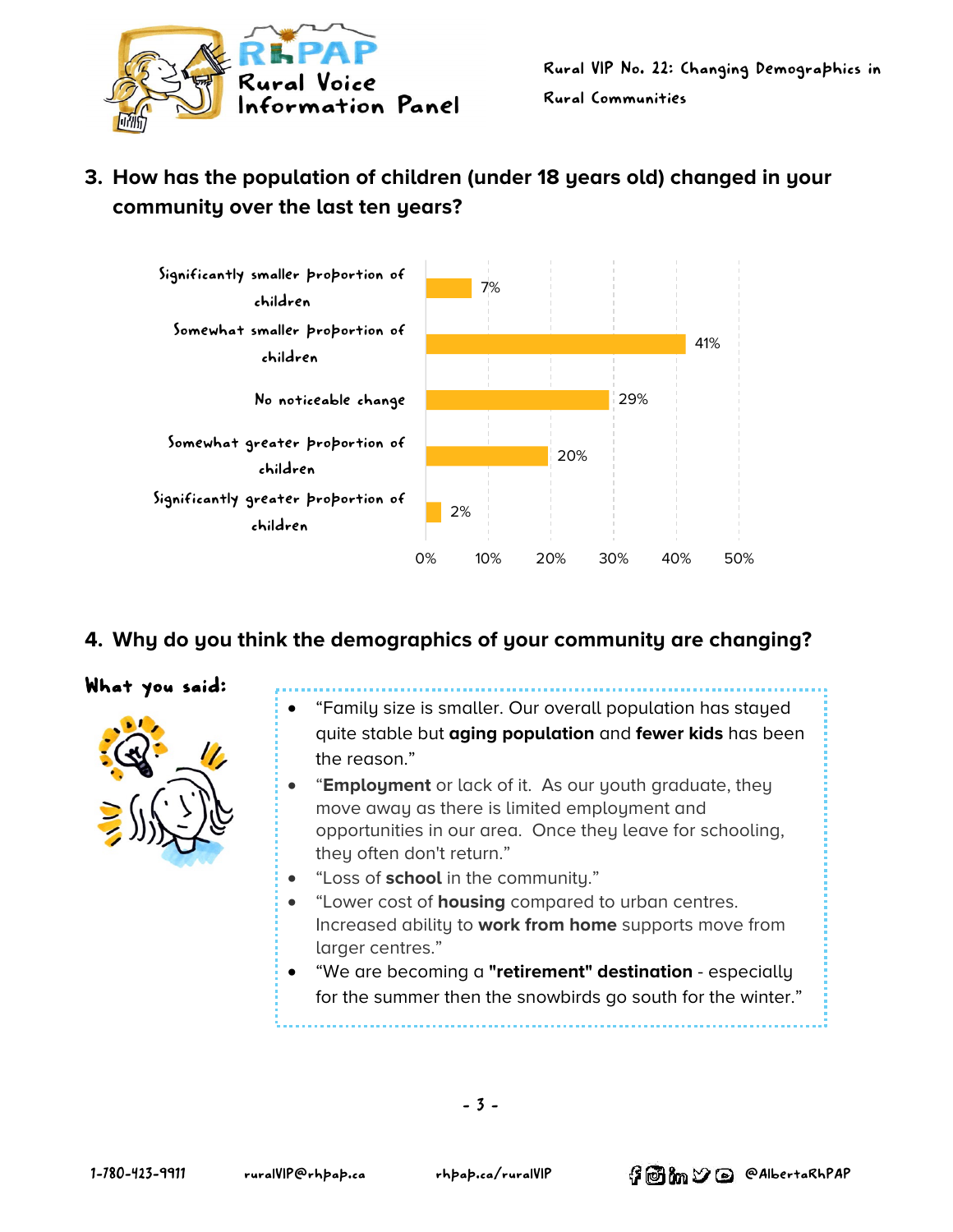

**5. Has your community made any changes to accommodate the changing demographics (for example, created more services to assist seniors)?**



**6. If you answered "Yes" to Question 5, please provide details of these changes:**

#### What you said:



- "Drug delivery program, shut in programs."
- "First pharmacy in our village. More alternative health services."
- "Increased support to a non-profit providing transportation support."
- "Tour trips for seniors, theatre shows for seniors, assistance with computers and phones."
- "Opening of assisted living facilities, community doing more to assist seniors during pandemic such as delivery of groceries, medication and meals."
- We have a part time "senior advisor" who works for the town that helps seniors find services. We have had expansion of the lodge. Church communities have introduced some new programs to reach out."

•

- 4 -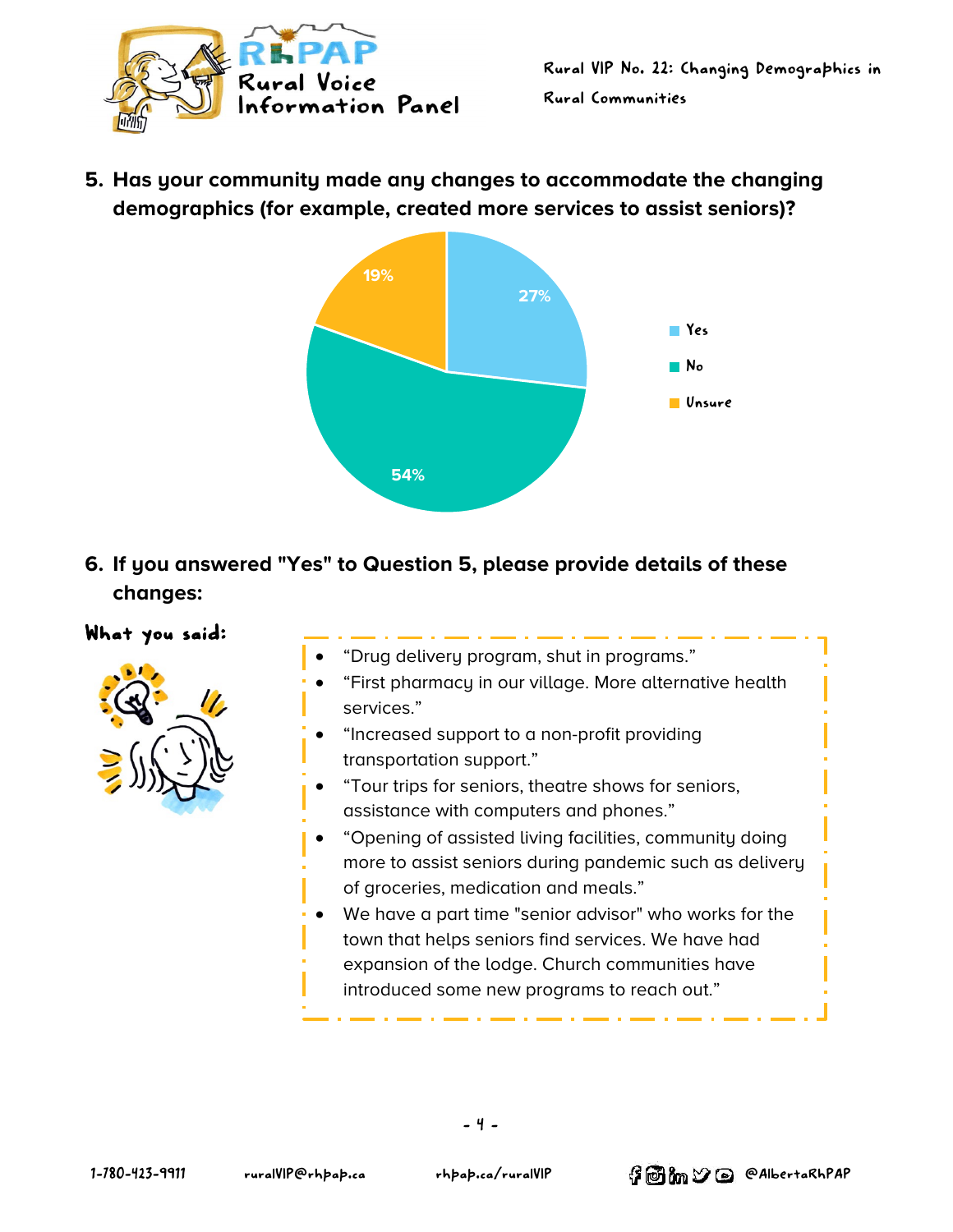

**7. Has your community made any changes to prevent changing demographics (for example, scholarship incentives to encourage younger families to move to the community)?**



**8. If you answered "Yes" to Question 7, please provide details of these changes:**

# What you said:

• "Working on health care scholarships." • "We have launched an advertising campaign encouraging young families to come." • "Trying to encourage businesses in the area." • "We have had bursaries for a number of years, so it's not a change, but we have had more applications." • "Health regions have implemented signing bonuses. The local county had purchased a house for new physicians to live in temporarily at a reduced rent. • "Ours is direct work related, and services related. School has been closed, and the fight for even keeping the ambulance is wearing people out."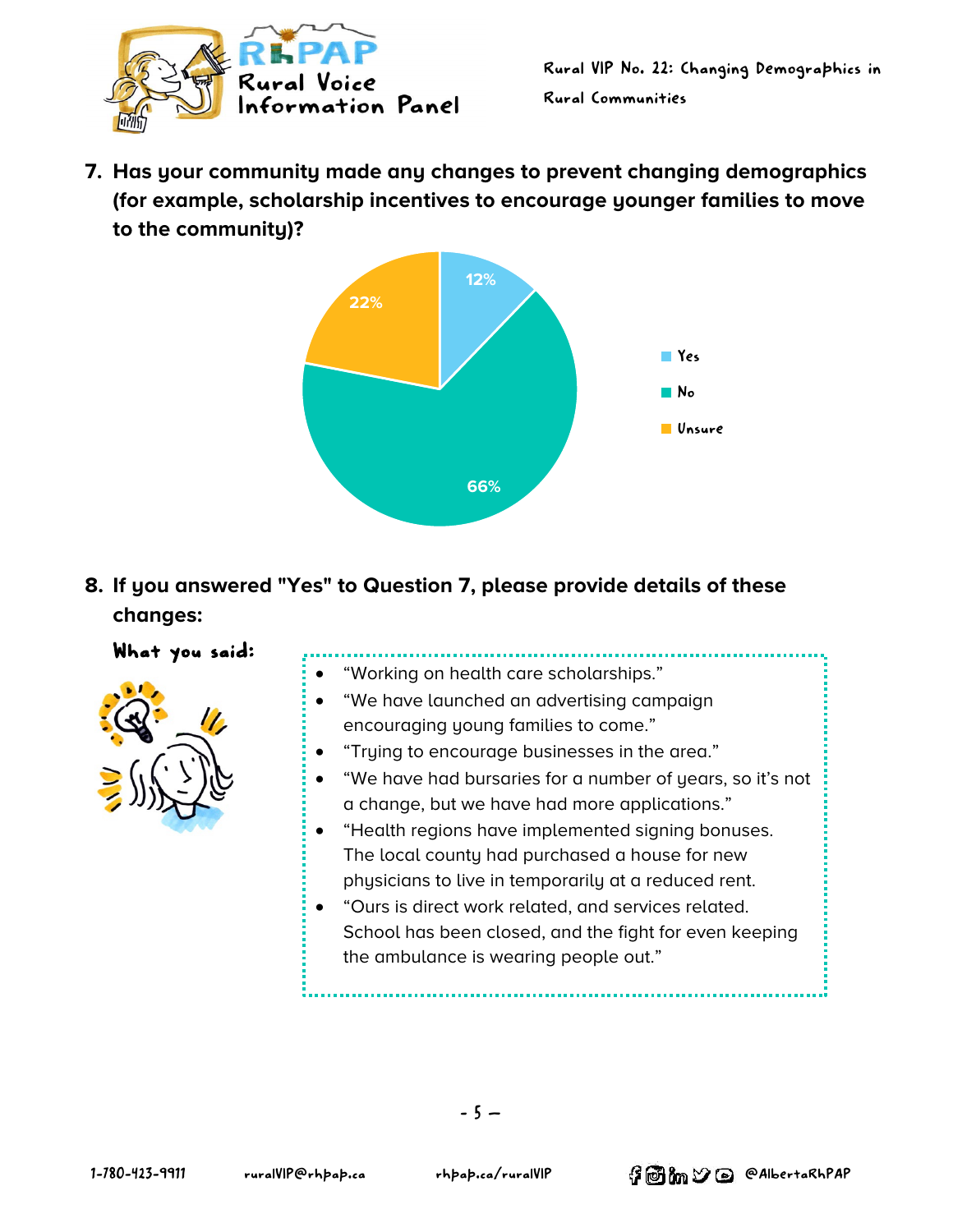

**9. Since the COVID-19 pandemic began in March 2020, many businesses and schools shifted to work or learn from home models, allowing employees or students to work or study from anywhere. Has this shift resulted in a noticeable increase in the number of young or working adults in your community?**



**10. If you answered "Yes" to Question 9, in your opinion, has this increase in the number of young or working adults had a positive impact on your community?**